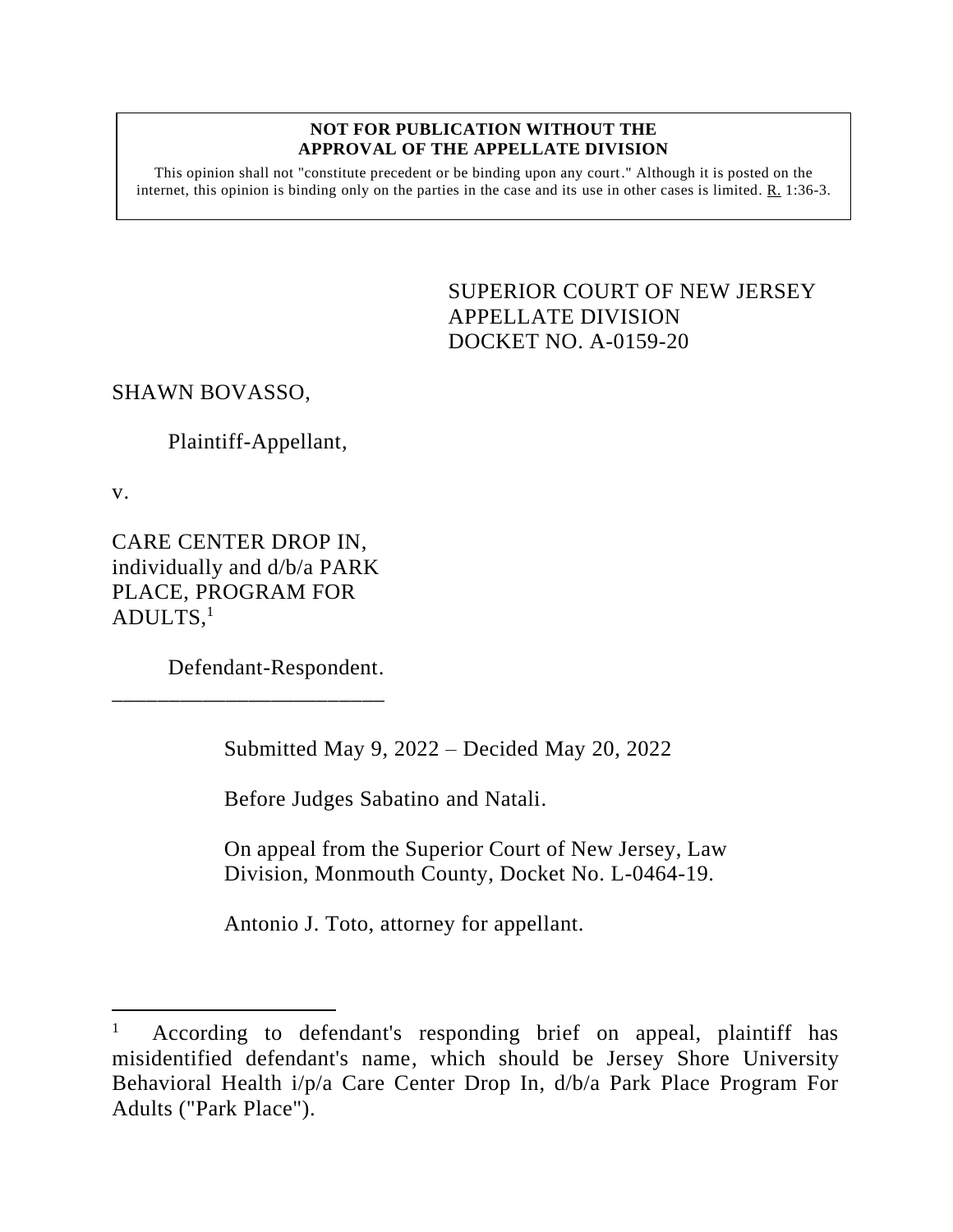Garvey Ballou, P.A., attorney for respondent (Robert Ballou, on the brief).

## PER CURIAM

Plaintiff Shawn Bovasso appeals the trial court's August 12, 2020 order granting defendant<sup>2</sup> Park Place's motion for summary judgment and dismissing his negligence complaint. We affirm.

We briefly summarize the facts from the summary judgment record, viewing them in a light most favorable to plaintiff. Brill v. Guardian Life Ins. Co. of Am., 142 N.J. 520, 540 (1995).

Plaintiff, then age forty-six, was attending defendants' outpatient health care facility for severely depressed and other mentally ill adults. On September 15, 2017, plaintiff fractured his tibia when he climbed a fence to retrieve a frisbee that another person had tossed over the other side. The fracture occurred as plaintiff dropped from the fence to the ground below.

According to plaintiff's complaint, defendants negligently failed to supervise him when he was out in the yard. He further contends defendants should have rescued him when he was stranded on the fence.

 $2$  In addition to Park Place, the complaint also lists various fictitiously named defendants.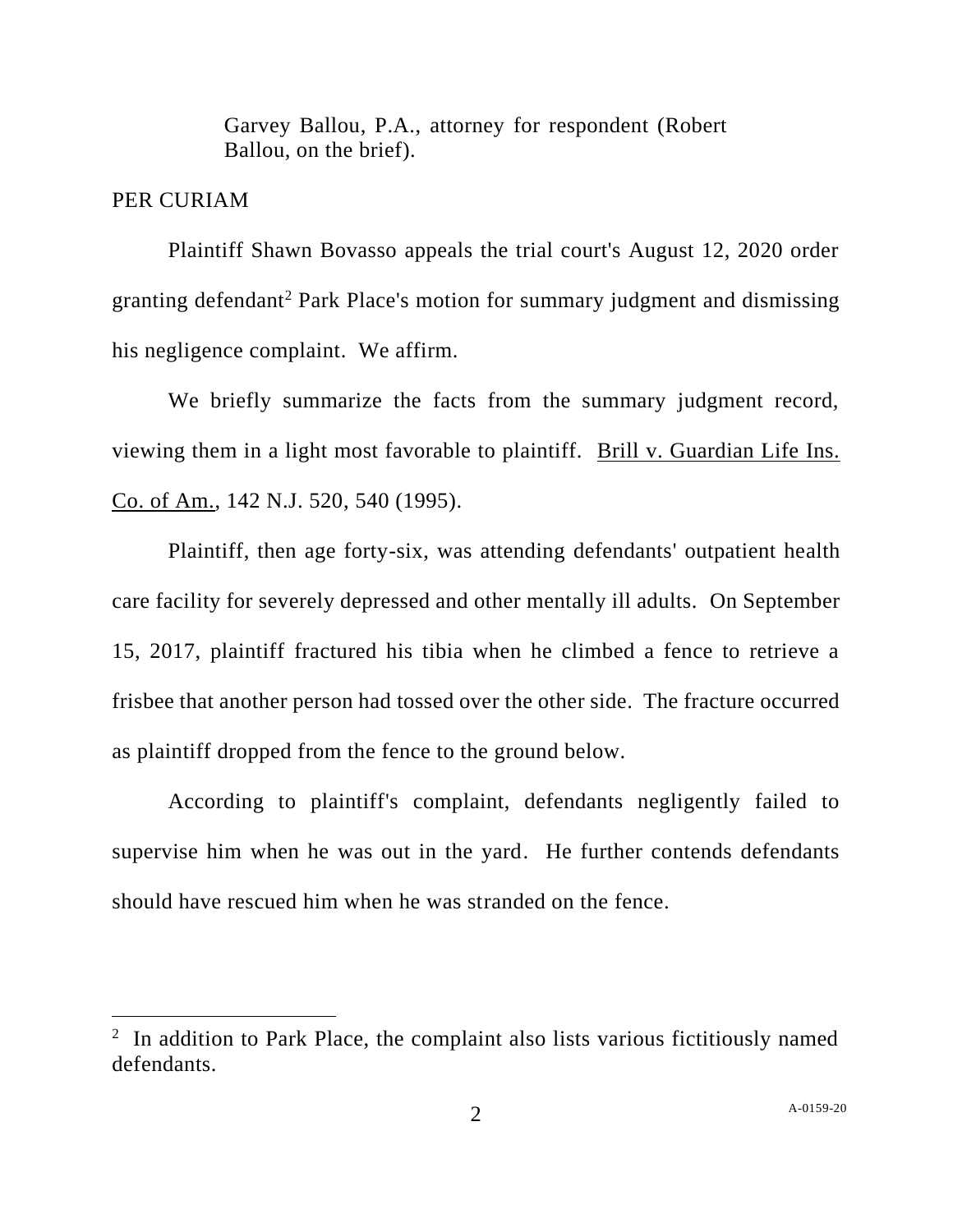Plaintiff did not retain a liability expert to address the standards of care for supervising persons receiving services at such a mental health facility. He failed to serve a report on defendant from such an expert before the discovery period closed. Plaintiff also did not serve an affidavit of merit ("AOM").

Defendant moved for summary judgment on two grounds: (1) plaintiff's failure to produce an AOM, and (2) plaintiff's failure to retain an expert to establish that defendant deviated from the pertinent standards of care.

In opposing the motion, plaintiff argued the negligence issues in this case are matters of common knowledge, so that a jury can evaluate the pertinent standards of care and issues of liability without any expert testimony. He further argued that no AOM was necessary, either.

The trial court granted summary judgment. In his written statement of reasons, Judge Henry P. Butehorn first ruled that no AOM was necessary because defendant had not shown they are "licensed professionals" in the enumerated categories covered by the AOM statute, N.J.S.A. 2A:53A-26-29. Defendant has not cross-appealed that ruling.<sup>3</sup>

 $3$  Because defendant did not cross-appeal, we ignore the portion of defendant's merit's brief asserting the trial court erred in ruling no AOM was required. See, e.g., Bacon v. New Jersey State Dep't of Educ., 443 N.J. Super. 24, 38 (App. Div. 2015); Borough of Berlin v. Remington & Vernick Engineers, 337 N.J. Super. 590, 596 (App. Div. 2001).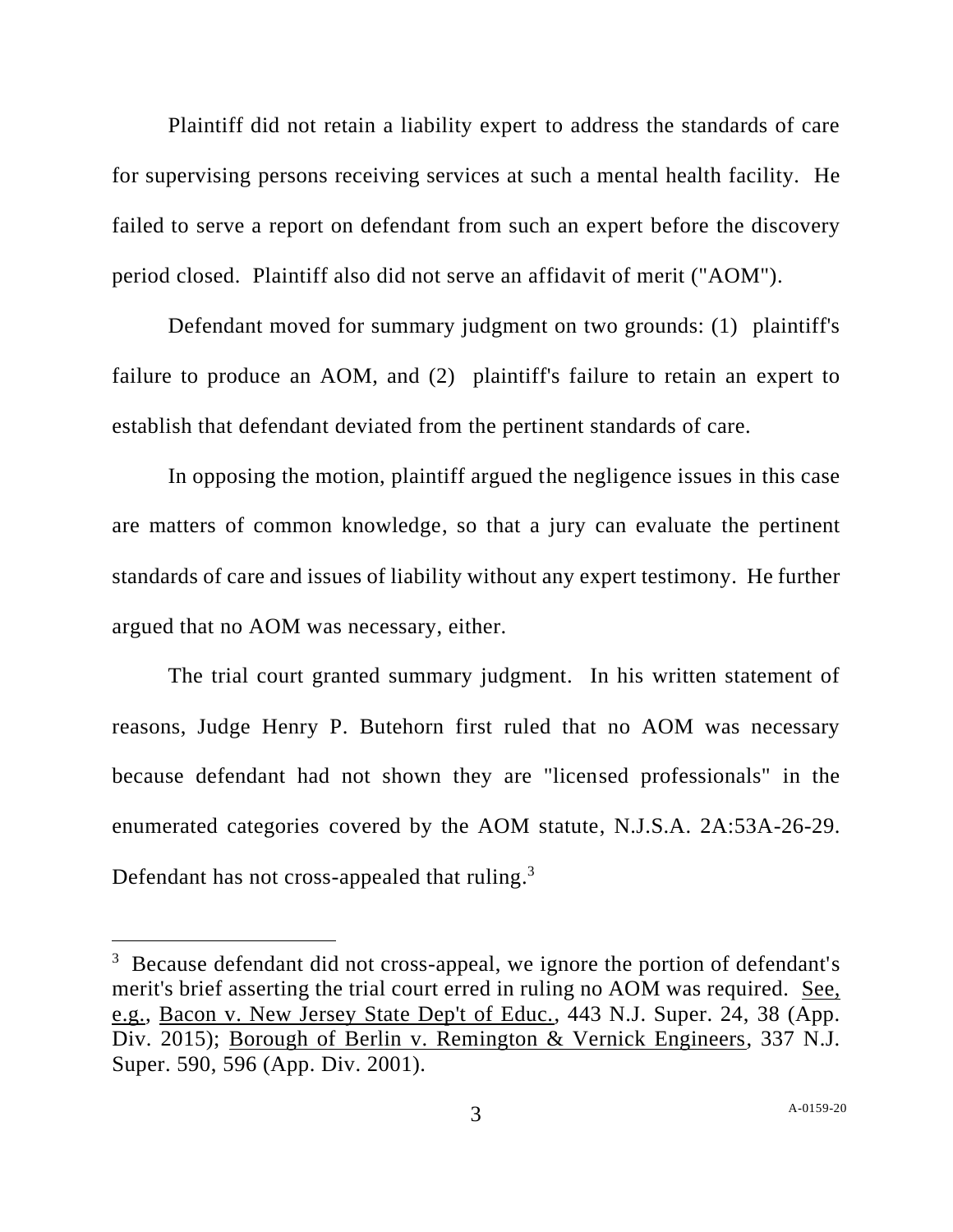The judge did grant summary judgment on the second asserted ground, finding that plaintiff cannot get to a jury without an expert opining there were deviations from standards of care of such a facility. The judge's written opinion analyzed this point as follows:

> Plaintiff's claim is based upon his presence at defendant's premises and that he needs some degree of supervision. It is also based upon the allegation he should be prevented from climbing a fence.

. . .

Plaintiff expressly references himself as a "patient." Plaintiff is an adult; he is 47 years old. Plaintiff's claim is based upon those persons at the defendant's facility, such as plaintiff, and defendant "specializes in people who suffer from significant depression as [plaintiff]."

Even if not a claim for medical malpractice, whether or not someone of plaintiff's age requires supervision while outside because of significant depression and, if so, what extent of supervision is required is not something within the common ken of average juror. It requires an understanding of plaintiff's depression and the circumstances why, or under what circumstances, depression (or other condition) requires supervision and the level of same; as noted, plaintiff characterizes himself as a "patient."

. . .

However, the circumstances under which supervision is required, or preventing an adult from climbing a fence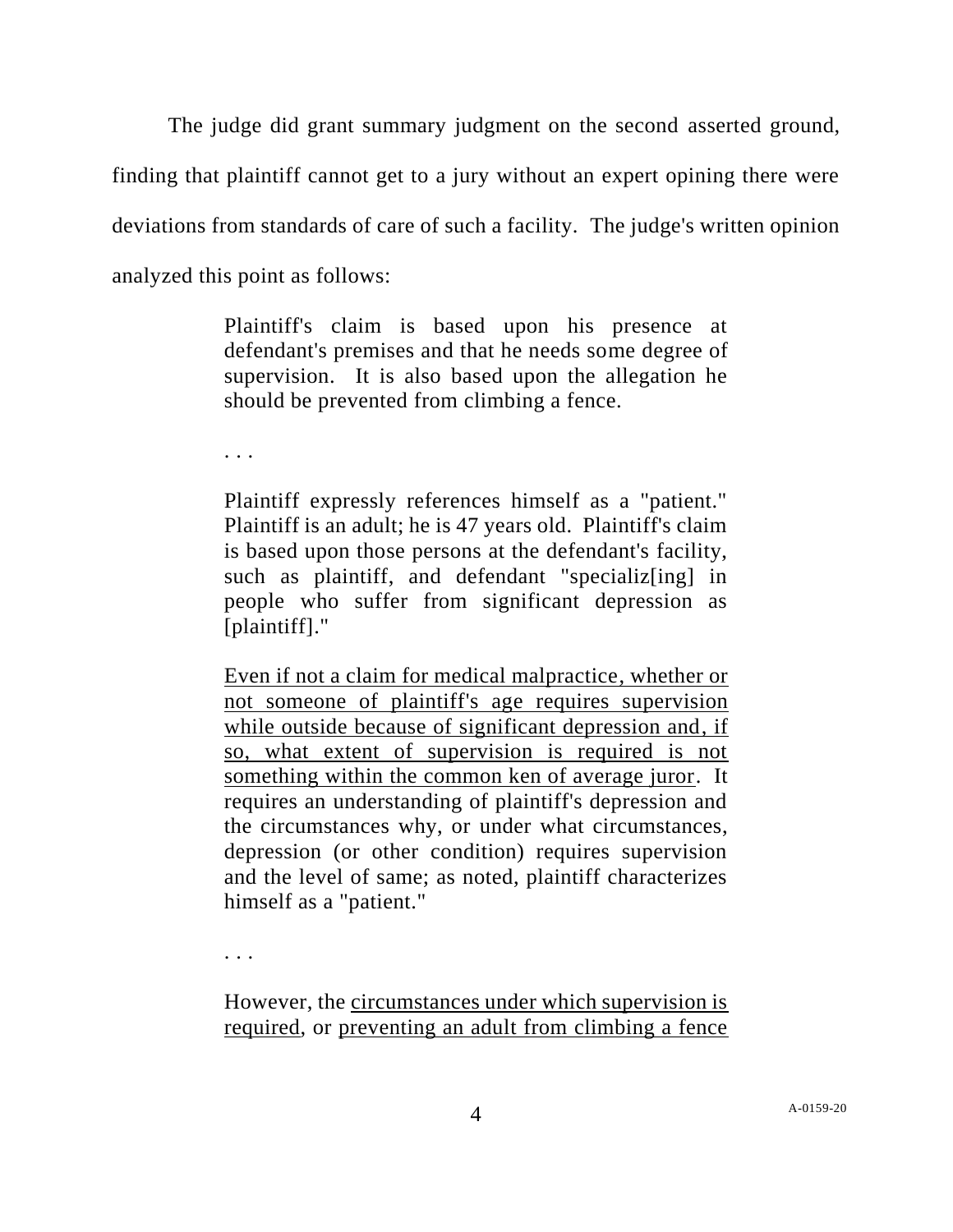based upon any medical or psychological condition, is not within the common understanding of a juror.

. . .

Expert testimony on those matters is required from a person who has experience and training in education and the supervision of such persons. The foregoing conclusion is strengthened if plaintiff were considered, as self-described in this motion, a "patient."

[(Emphasis added).]

On appeal, plaintiff reiterates his contention that defendant's alleged negligence in this setting is a subject of common knowledge, and that he did not need to retain an expert to address that subject.

We review the trial court's summary judgment ruling de novo. Rozenblit v. Lyles, 245 N.J. 105, 121 (2021). Our task is to "consider whether the competent evidential materials presented, when viewed in the light most favorable to the non-moving party, are sufficient to permit a rational factfinder to resolve the alleged disputed issue in favor of the non-moving party." Brill, 142 N.J. at 540; see also R. 4:46-2(c). To grant the motion, courts must find that the evidence in the record "is so one-sided that one party must prevail as a matter of law." Brill, 142 N.J. at 540 (quoting Anderson v. Liberty Lobby, Inc., 477 U.S. 242, 252 (1986)). We agree with defendant that this is such a one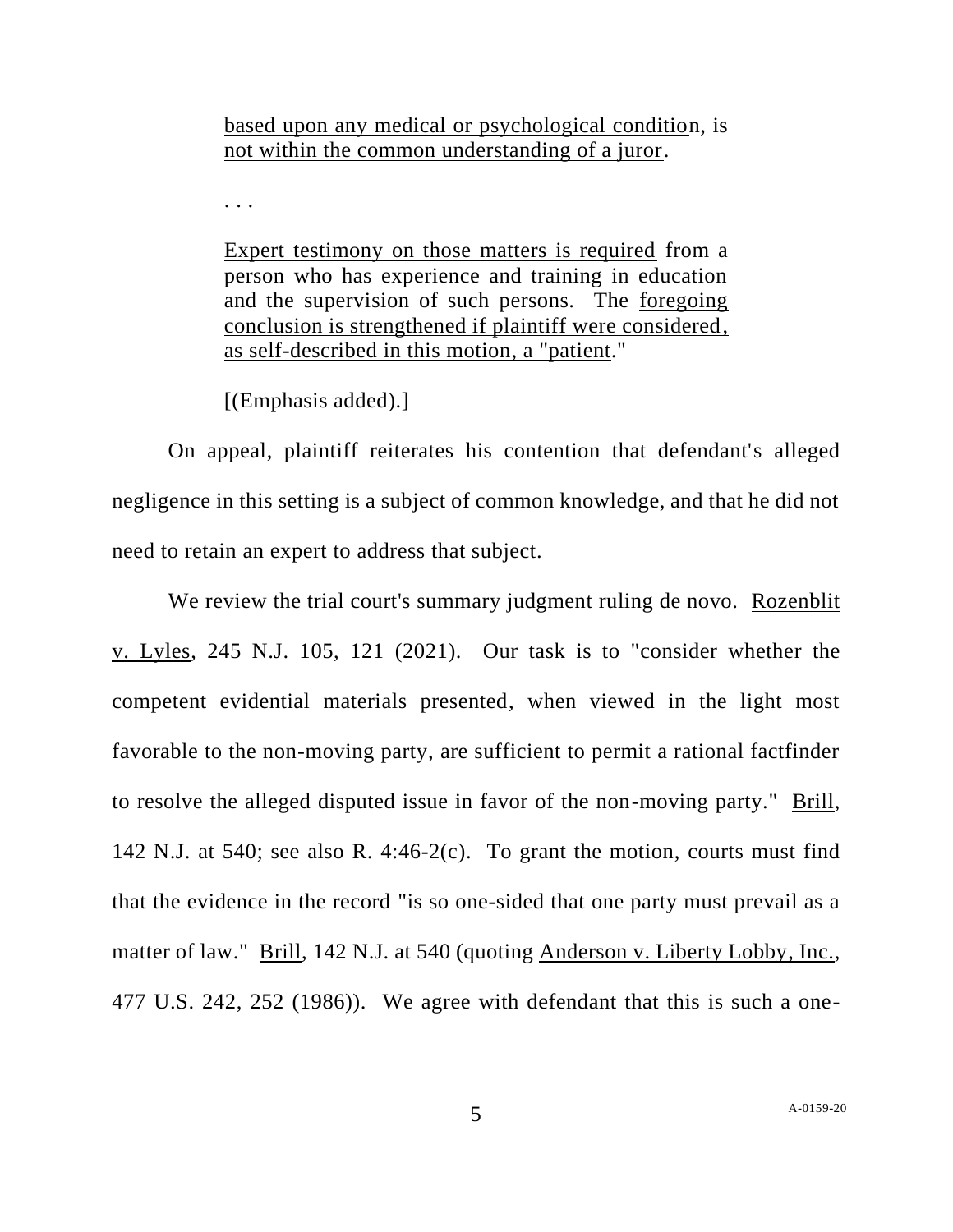sided situation, because of plaintiff's failure to present a report from a necessary liability expert.

Pursuant to N.J.R.E. 702, admissible expert testimony "concerns a subject matter that is 'so distinctively related to some science, profession, business or occupation as to be beyond the ken of the average layman.'" Jacobs v. Jersey Cent. Power & Light Co., 452 N.J. Super. 494, 505 (App. Div. 2017) (emphasis added) (quoting Biunno, Weissbard & Zegas, Current N.J. Rules of Evidence, cmt. 1 on N.J.R.E. 702 (2017)).

Expert testimony is not necessary when a jury is capable of understanding the concepts in a case "utilizing common judgment and experience." Ibid. (quoting Campbell v. Hastings, 348 N.J. Super. 264, 270 (App. Div. 2002)); see also Mayer v. Once Upon A Rose, Inc., 429 N.J. Super. 365, 375-77 (App. Div. 2013) (holding that an expert's opinion on the physical properties of glass was not required to support plaintiff's claim that a negligently held a glass vase and caused it to shatter). By contrast, "expert testimony is required when 'a subject is so esoteric that jurors of common judgment and experience cannot form a valid conclusion.'" Hopkins v. Fox & Lazo Realtors, 132 N.J. 426, 450 (1993) (quoting Wyatt by Caldwell v. Wyatt, 217 N.J. Super. 580, 591 (App. Div. 1987)); see also Ford Motor Credit Co., LLC v. Medola, 427 N.J. Super. 226,

6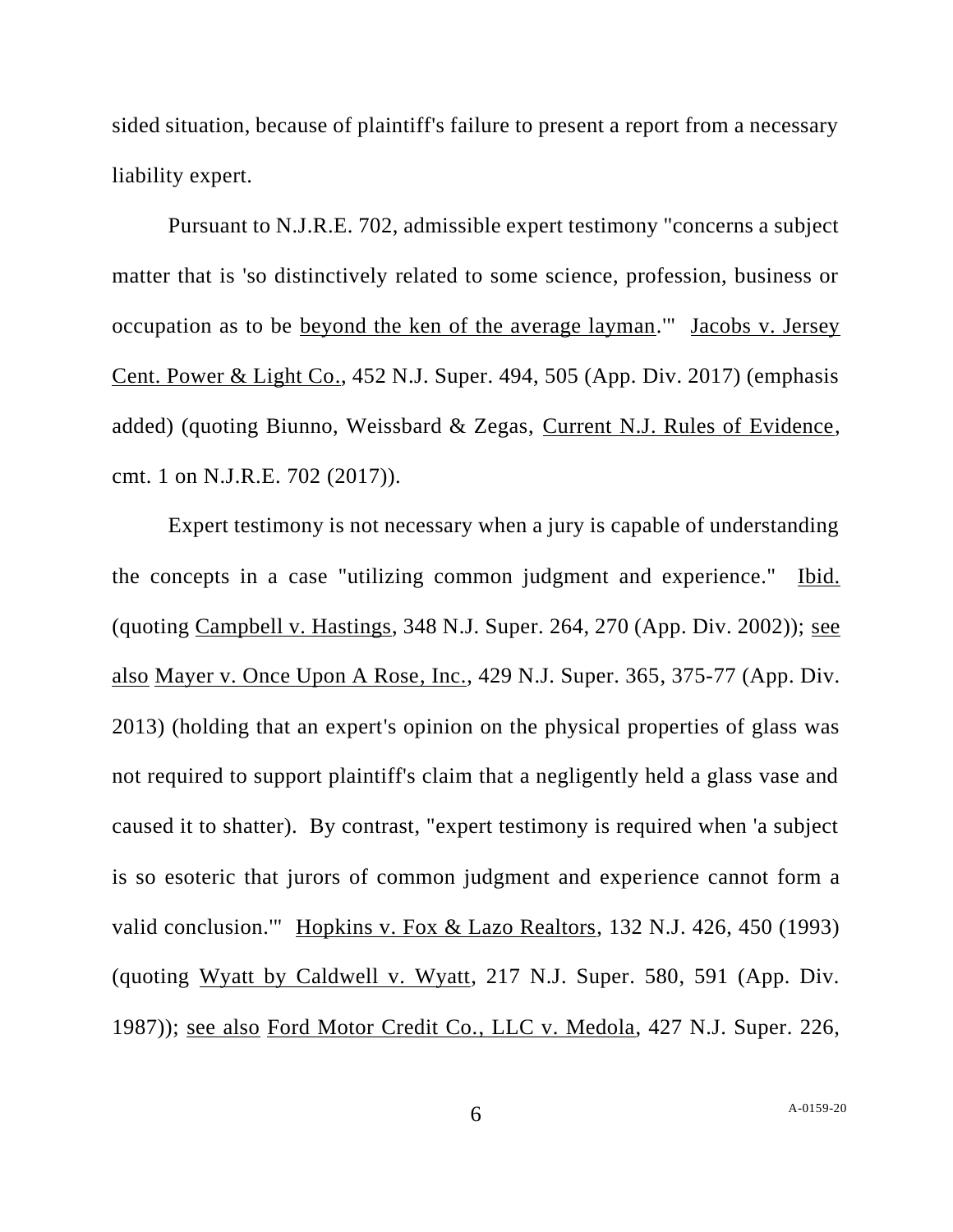239 (App. Div. 2012) (requiring a qualified expert to opine on esoteric issues involving a complex instrumentality to determine why car engine seized).

Here, the motion judge correctly found plaintiff's theory of defendant's negligence—that it failed to supervise him adequately on the grounds of the facility—is not a subject matter of common knowledge. To the contrary, the subject is esoteric and "beyond the ken" of average citizens who do not possess specialized knowledge and training. Among other things, a jury would need to ponder such topics as staffing ratios and the intensity and frequency of appropriate supervision within a facility like this one, which serves residents with extreme depression and other mental illnesses.

The Supreme Court's very recent opinion in Haviland v. Lourdes Medical Center of Burlington County, Inc., \_\_ N.J. \_\_ (2022) reinforces these principles. As the Court noted in Haviland, even in situations where an AOM is not required under the statute, a plaintiff may still need to present expert testimony to educate the jurors about the industry's standards of care. Id. (slip op. at 21-22).

In Haviland, a claim of negligence was asserted against a radiology technician, who is not a "licensed professional" under the AOM statute but whom nevertheless is guided by occupational standards of care. Id. (slip op. at 3). The Court observed that the plaintiff in that case would need to present an